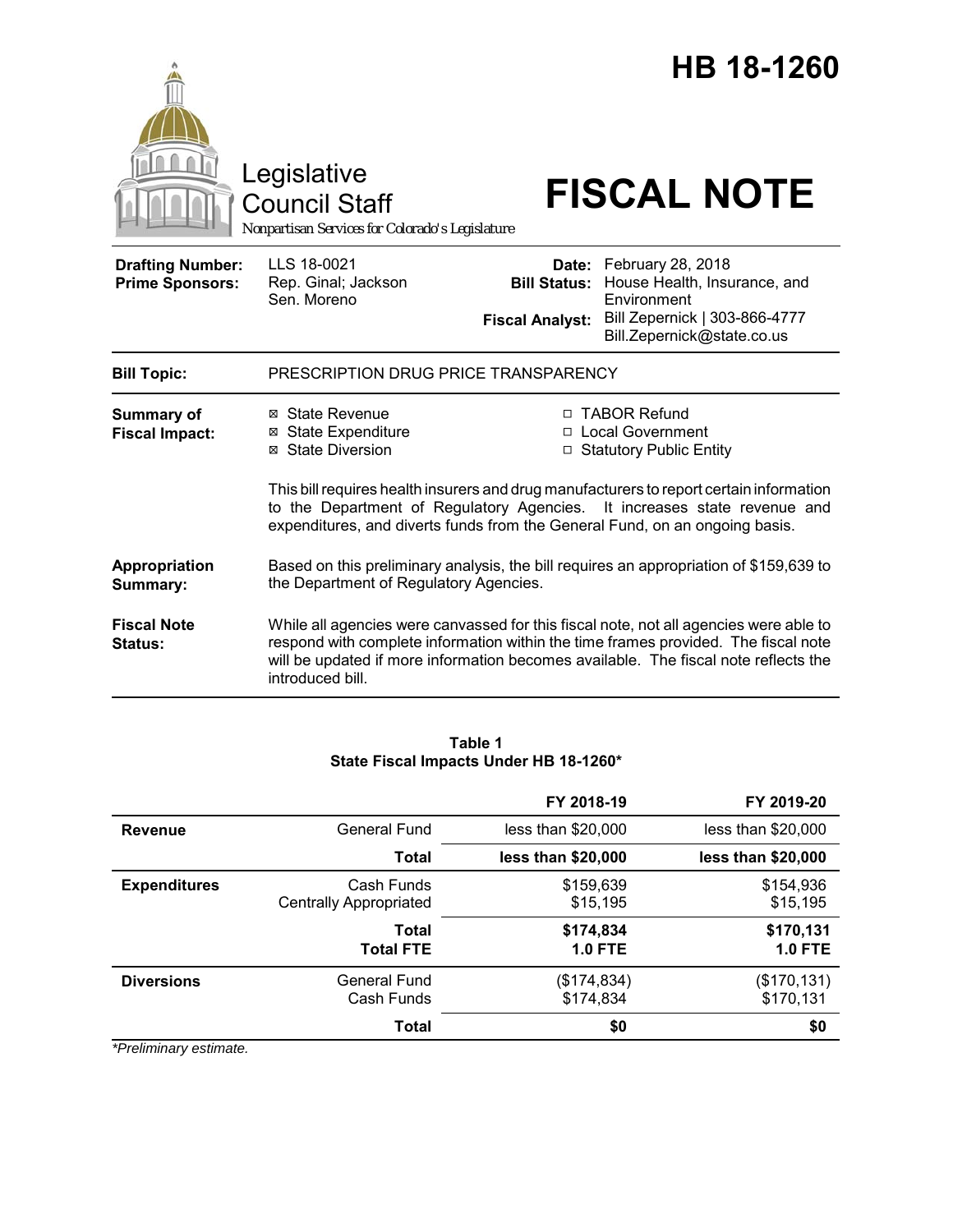February 28, 2018

### **Summary of Legislation**

This bill requires that health insurance carriers and drug manufacturers report on certain information on pharmaceutical drug prices, costs, and usage. The requirements of the bill are outlined below.

**Health insurers.** Health insurance carriers are required to report information to the Division of Insurance in the Department of Regulatory Agencies (DORA) on prescription drugs covered under their health insurance plans, including the most frequently prescribed drugs, the most costly drugs, and the drugs with the highest increase in spending over the previous year. This information must be included as part of the annual health care cost report that is submitted to DORA by June 1 of each year, starting in 2019.

**Drug manufacturers.** Under the bill, drug manufacturers are required to send notices of price increases to entities that pay for pharmaceutical drugs, including state agencies, health insurance carriers, and pharmacy benefit management firms, starting on July 1, 2018. The notice must be provided at least 90 days prior to the price increase taking effect for any price increase that exceeds 10 percent for any drug with a cost of over \$40 per course of therapy. The notice must include certain information on the justification for the price increase. In addition, the bill requires drug manufacturers to submit information quarterly to the Division of Insurance about any price increases for which notices were sent to health care payers. Drug manufacturers must also submit information to the division about any new specialty drugs introduced into the market.

**Publication of drug information.** The Division of Insurance must publish information received from drug manufacturers on its website within 30 days of its receipt, with data presented in a non-aggregated manner that allows for the identification of individual drugs. The division, or a disinterested third-party contractor, must compile the information submitted by health insurance carriers and drug manufacturers into an annual report published each December starting in 2019. Among other things, this report must analyze how pricing by drug manufacturers affects health insurance premiums. The report must also be provided to the various health-related committees of the General Assembly and presented as part of DORA's SMART Government Act presentation to the General Assembly.

**Enforcement.** The State Board of Pharmacy in DORA is authorized to take enforcement action against drug manufacturers that do not comply with the requirements of the bill. Penalties for noncompliance may include a fine of not less than \$1,000 per day that a drug manufacturer fails to comply with the notice or reporting requirements.

### **State Revenue**

The bill increases state revenue by less than \$20,000 per year starting in FY 2018-19 from fines on drug manufacturers. It is assumed any fine revenue is deposited into the General Fund. Given that the State Board of Pharmacy in DORA has discretion on whether or not to impose a fine and the level of compliance by drug manufactures is not known, an exact revenue estimate cannot be provided. However, assuming a high level of compliance by drug manufacturers, it is estimated that fine revenue generated will be less that \$20,000 per year.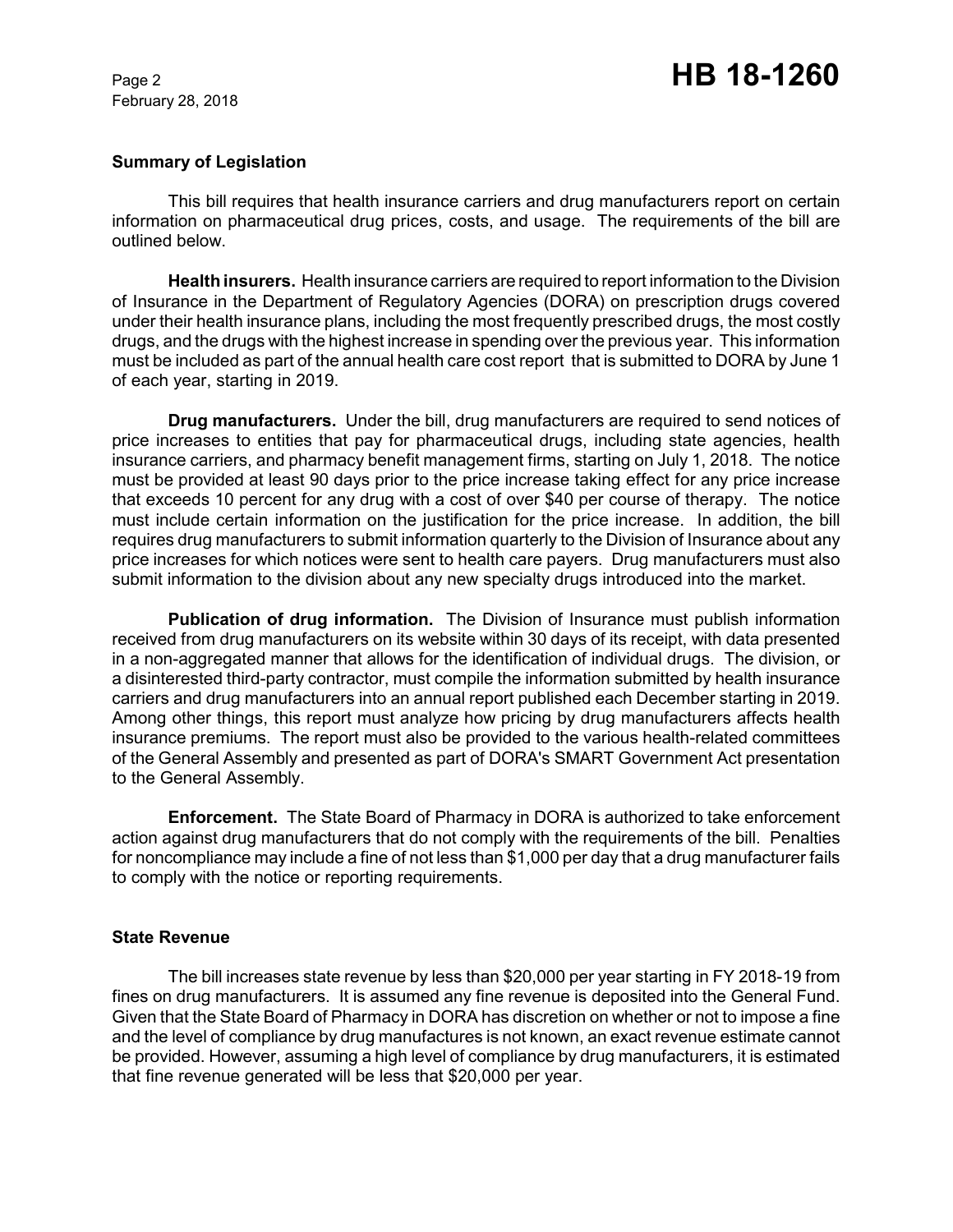February 28, 2018

## **TABOR Refund**

The bill increases state revenue subject to TABOR by less than \$20,000 per year in FY 2018-19 and FY 2019-20. State revenue is not currently expected to exceed the TABOR limit in either year and no refund is required. Therefore, the bill is not expected to impact TABOR refunds in these years. However, refunds in future years when the state next collects a TABOR surplus will be increased.

### **State Diversions**

This bill diverts \$174,834 from the General Fund in FY 2018-19 and \$170,131 in FY 2019-20. This revenue diversion occurs because the bill increases costs in the Division of Insurance in DORA, which is funded with premium tax revenue that would otherwise be credited to the General Fund.

#### **State Expenditures**

Preliminarily, this bill is estimated to increase costs in DORA by \$174,834 and 1.0 FTE in FY 2018-19 and \$170,131 and 1.0 FTE in FY 2019-20. These costs, which are paid from the Division of Insurance Cash Fund, are shown in Table 2 and discussed below.

|                                                    | FY 2018-19     | FY 2019-20     |
|----------------------------------------------------|----------------|----------------|
| <b>Department of Regulatory Agencies</b>           |                |                |
| <b>Personal Services</b>                           | \$78,986       | \$78,986       |
| <b>Operating Expenses and Capital Outlay Costs</b> | \$5.653        | \$950          |
| Data Contractor                                    | \$75,000       | \$75,000       |
| Centrally Appropriated Costs*                      | \$15,195       | \$15,195       |
| FTE - Personal Services                            | $1.0$ FTE      | $1.0$ FTE      |
| <b>Total Cost</b>                                  | \$174,834      | \$170,131      |
| <b>Total FTE</b>                                   | <b>1.0 FTE</b> | <b>1.0 FTE</b> |

**Table 2 Expenditures Under HB 18-1260**

 *\* Centrally appropriated costs are not included in the bill's appropriation.*

**Staffing expenses.** DORA will require 1.0 FTE in the Division of Insurance for a rate/financial analyst to coordinate and monitor data submissions, conduct analyses, post information on DORA's website, and refer any noncompliance to the State Board of Pharmacy for enforcement action. Personal services, operating, and capital outlay expenses for this staff are shown in Table 2 above.

**Data contractor.** It is assumed that DORA will use a contract data and actuarial analyst to analyze how drug pricing affects health insurance premiums and to assist in preparation of the annual report to the General Assembly. This contractor is estimated to cost \$75,000 per year based on studies of similar scope and complexity.